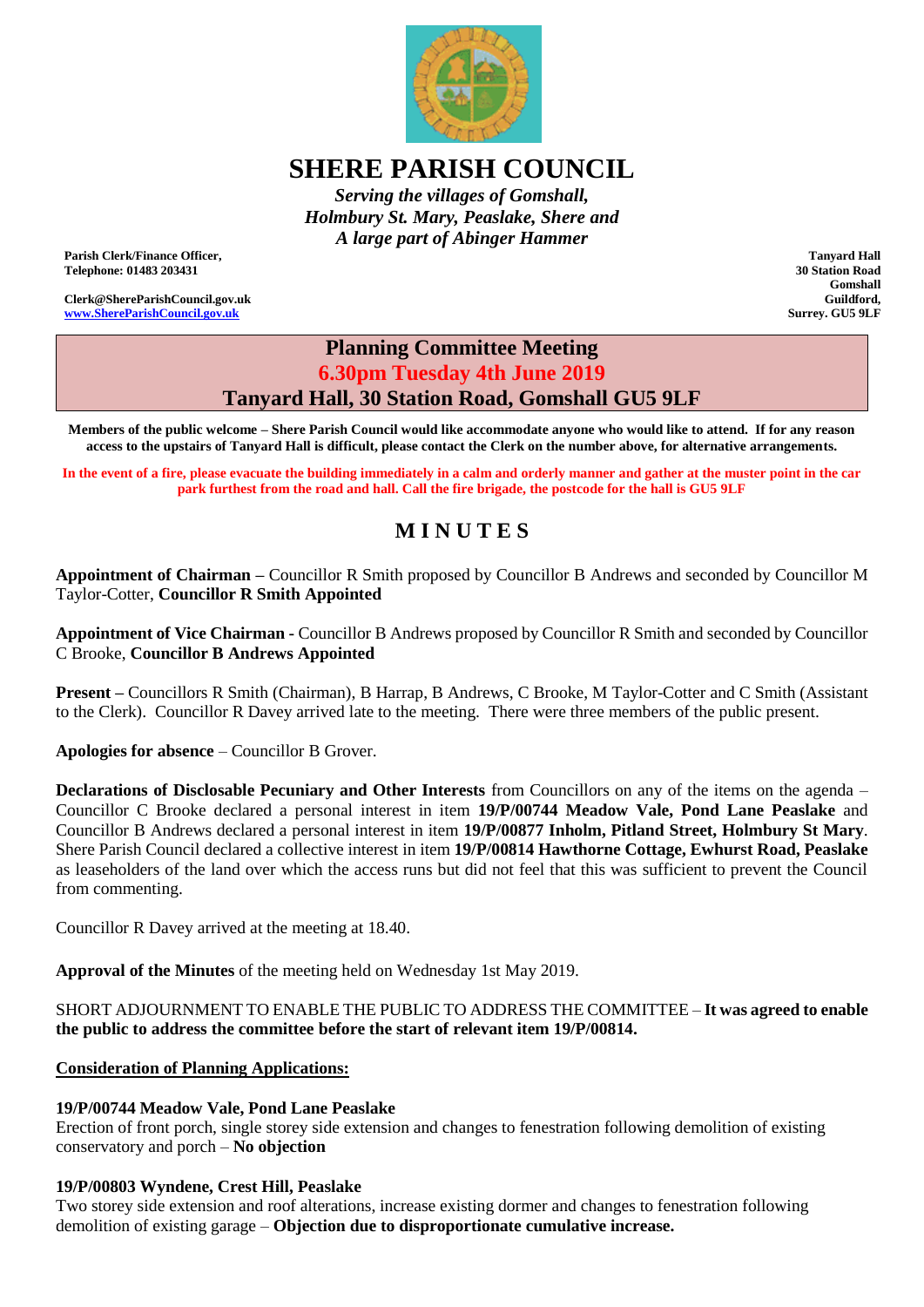# **19/P/00797 Red Cottage, [Franksfield,](http://www2.guildford.gov.uk/publicaccess/applicationDetails.do?activeTab=summary&keyVal=_GUILD_DCAPR_186443&prevPage=inTray) Peaslake**

Single storey rear extension to kitchen – **No objection**

# **[19/P/00817](http://www2.guildford.gov.uk/publicaccess/applicationDetails.do?activeTab=summary&keyVal=_GUILD_DCAPR_186481&prevPage=inTray) Tennings Wood Cottage, Sutton Place, Abinger Hammer**

Variation of condition 2 of 17/P/01818 approved 13/10/2017 to state: "The development hereby permitted shall be carried out in accordance with the following approved plans: 1219/P-02B, 1219/S-01A, 1219/P/01A, 1219/S-02A, 14/138/01 and additional information received on 22/08/2017." Balcony added to master suite and bedroom 2 to be incorporated above the single storey element to rear – **No objection**

#### **19/P/00745 Land adjacent to [Tillingbourne](http://www2.guildford.gov.uk/publicaccess/applicationDetails.do?activeTab=summary&keyVal=_GUILD_DCAPR_186342&prevPage=inTray) Cottage, Gomshall Lane, Shere**

Proposed erection of a two-storey detached dwelling with basement and rooms in the roof following demolition of existing outbuildings and erection of detached single storey garage - **Strongly object in line with the objections made from the previous application for the following reasons:**

- **Harmful to the Conservation Area**
- **Harmful to the character of the Street Scene**
- **Inappropriate development within the Green Belt**
- **This is a four-storey dwelling, not a two storey one**

# **[19/P/00834](http://www2.guildford.gov.uk/publicaccess/applicationDetails.do?activeTab=summary&keyVal=_GUILD_DCAPR_186511&prevPage=inTray) Quince Cottage, Hoe Lane, Peaslake**

Replacement garden annexe. Flue from multifuel stove in roof. Existing small rowan tree to be removed – **No objection but there should be a condition that use of the annexe remains ancillary to the main dwelling**

# **19/P/00814 [Hawthorne](http://www2.guildford.gov.uk/publicaccess/applicationDetails.do?activeTab=summary&keyVal=_GUILD_DCAPR_186476&prevPage=inTray) Cottage, Ewhurst Road, Peaslake**

Outline application to consider access, layout and scale for the erection of a new residential dwelling – (Shere Parish Council declared a collective interest as leaseholders of the land over which the access runs but did not feel that this was sufficient to prevent the Council from commenting) – **Strongly object for the following reasons:** 

- **Harmful to the character of the Conservation Area and the Street Scene which is characterised by small cottages in large plots with important gaps between the dwellings**
- **Unacceptable in-filling where the distinctive nature of this area of the village would be permanently altered. The proposal would not be "appropriate to the scale of the locality" and it would "have an adverse impact on the character of the countryside or the local environment."**
- **The application is harmful to the AONB, AGLV and constitutes a new dwelling in the Green Belt as it is outside the designated Settlement Area**
- **It is harmful to the setting of the listed building, East View (17th century), which still has the appearance of a cottage on the edge of the common**
- **There is also a concern over access to the proposed property and parking arrangements. Shere Parish Council have a lease over access to the land and it therefore cannot be presumed that vehicular access would be available. In the absence of vehicular access, parking on the road would not be an appropriate option, due to the nature of the road and the existing high levels of parking in the village and without vehicular access it would be very hard for any building work to take place at the property**

#### **[19/P/00780](http://www2.guildford.gov.uk/publicaccess/applicationDetails.do?activeTab=summary&keyVal=_GUILD_DCAPR_186402&prevPage=inTray) Land between Homecroft and High Steeps, Peaslake Lane, Peaslake**

Proposed two storey detached dwelling; dropped kerb to facilitate the provision of two car spaces at pavement level and bin storage facilities – **Objection for the following reasons:**

- **Inappropriate development within the Green Belt**
- **Harmful to the character of the Street Scene**
- **Access would destroy the existing badgers sett**

#### **[19/P/00841](http://www2.guildford.gov.uk/publicaccess/applicationDetails.do?activeTab=summary&keyVal=_GUILD_DCAPR_186528&prevPage=inTray) 7 Queen Street, Gomshall**

Single storey side and rear extension following demolition of store at rear – **No objection**

#### **[19/P/00842](http://www2.guildford.gov.uk/publicaccess/applicationDetails.do?activeTab=summary&keyVal=_GUILD_DCAPR_186529&prevPage=inTray) The Firs, Netley Close, Gomshall**

Proposed single storey rear extension, alterations to internal layout, replacement of all windows and replacement on North elevation. Demolition of chimney – **No objection**

#### **[19/P/00895](http://www2.guildford.gov.uk/publicaccess/applicationDetails.do?activeTab=summary&keyVal=_GUILD_DCAPR_186613&prevPage=inTray) Beagle Cottage, Hound House Road, Shere**

The erection of a two storey three bed dwelling house following the demolition of the existing dwelling. (Resubmission of currently extant planning permission 16/P/01608) – **No objection**